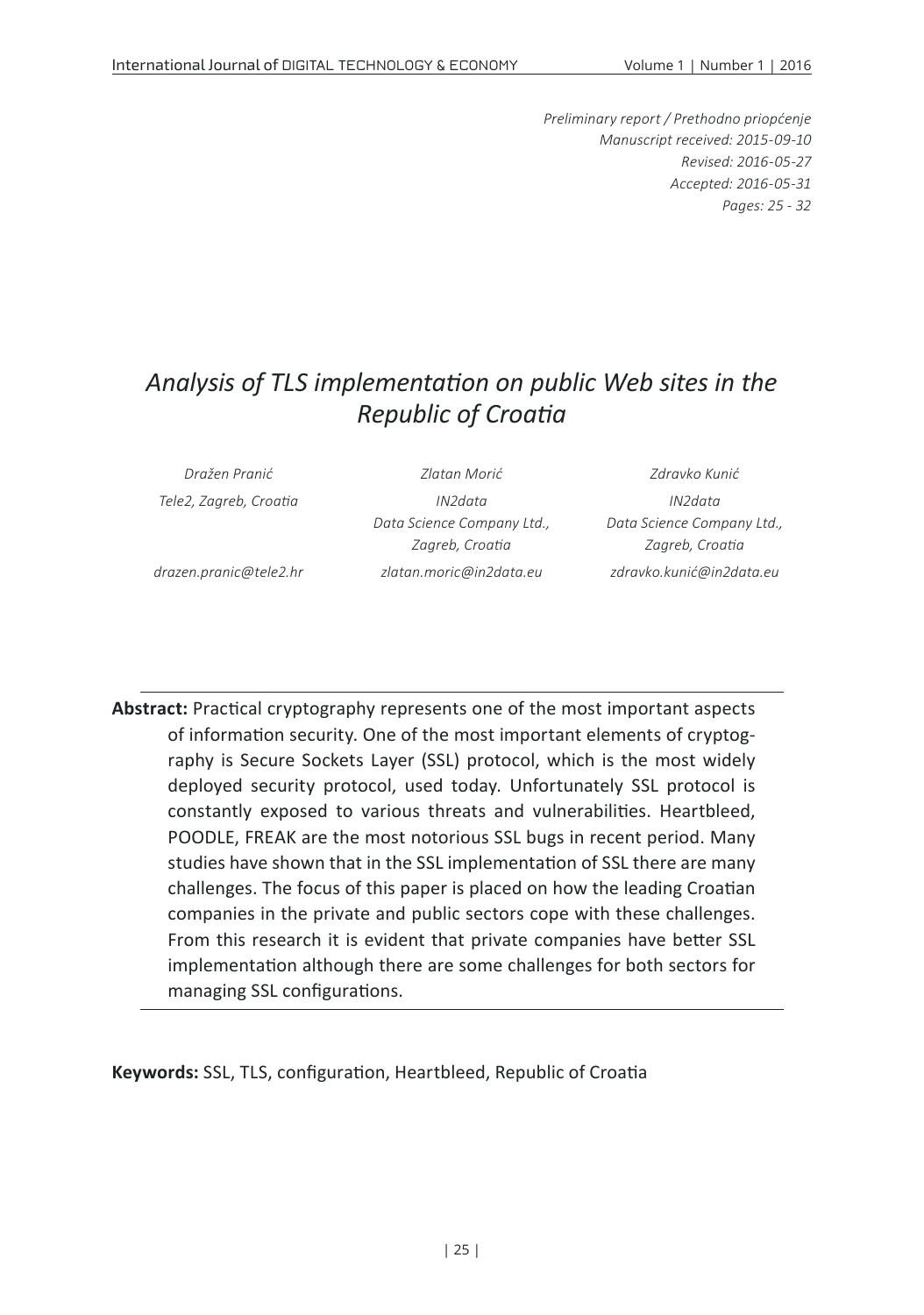# INTRODUCTION

Practical cryptography represents one of the most important aspects of information security. The fundamental role of cryptography is protecting confidentiality and integrity of information. However, we are witnessing that protection of data privacy and confidentiality represent huge challenge for each country, company and individual. There are numerous examples of unauthorized access into government, private companies' information systems.1 Details of massive global communications surveillance, provided by Edward Snowden, also show that almost whole world is affected [6].

One of the most important elements of cryptography is Secure Sockets Layer (SSL) protocol, which is the most widely deployed security protocol used today. This protocol provides an encrypted communication over the Internet or an internal network – typically between a web server and a browser; or a mail server and a mail client. When the SSL protocol was standardized by the IETF, it was renamed to Transport Layer Security (TLS). Many use the TLS and SSL names interchangeably, since SSL protocol is superseded by TLS. This approach will be taken in this paper.

»*SSL use X.509 certificates and hence asymmetric cryptography to authenticate the counterpart with whom they are communicating, and to negotiate a symmetric session key.*« [5] Therefore the implementation of SSL should be focused on protocol configuration and management of X.509 certificates. Many successful SSL attacks<sup>2</sup> show that this task can be quite challenging. According to Forrester Research *»Predictions 2015: Data Security and Privacy Are Competitive Differentiators«* managing the keys and certificates behind SSL is becoming increasingly difficult and critical in both IT security and business terms. The Ponemon Institute's 2015 *»Cost of Failed Trust Report*« estimates that, over the last two years, the number of keys and certificates deployed from web servers to cloud services has grown over 34 percent, to almost 24,000 per enterprise—not counting those used beyond the firewall.

Besides that in last two years quite many high SSL protocol vulnerabilities occurred which affected large part of Internet infrastructure.

In this paper the implementation of SSL protocol on public Web sites in Republic of Croatia will be investigated. In analysis are included the largest companies based on total income and important government institutions like parliament, ministries, president office.

## SSL VIII NFRABILITIES

Information systems vulnerability according to ENISA<sup>3</sup> is defined as *»the existence of a weakness, design, or implementation error that can lead to an unexpected, undesir-*

 $1$  Target, Home Depot, JP Morgan Chase, Adobe, EBay, Ashley Madison, Sony cases are examples of huge data breaches were millions of customer data leaked due to hacker's attacks.<br><sup>2</sup> The theft of data on 4.5M healthcare patients in 2014 started with the exploit of Heartbleed to steal an

SL/TLS key and certificate that encrypted sensitive data. (https://www.trustedsec.com/august-2014/ chs-hacked-heartbleed-exclusive-trustedsec/)

<sup>&</sup>lt;sup>3</sup> The European Union Agency for Network and Information Security (ENISA) is a centre of expertise for cyber security in Europe.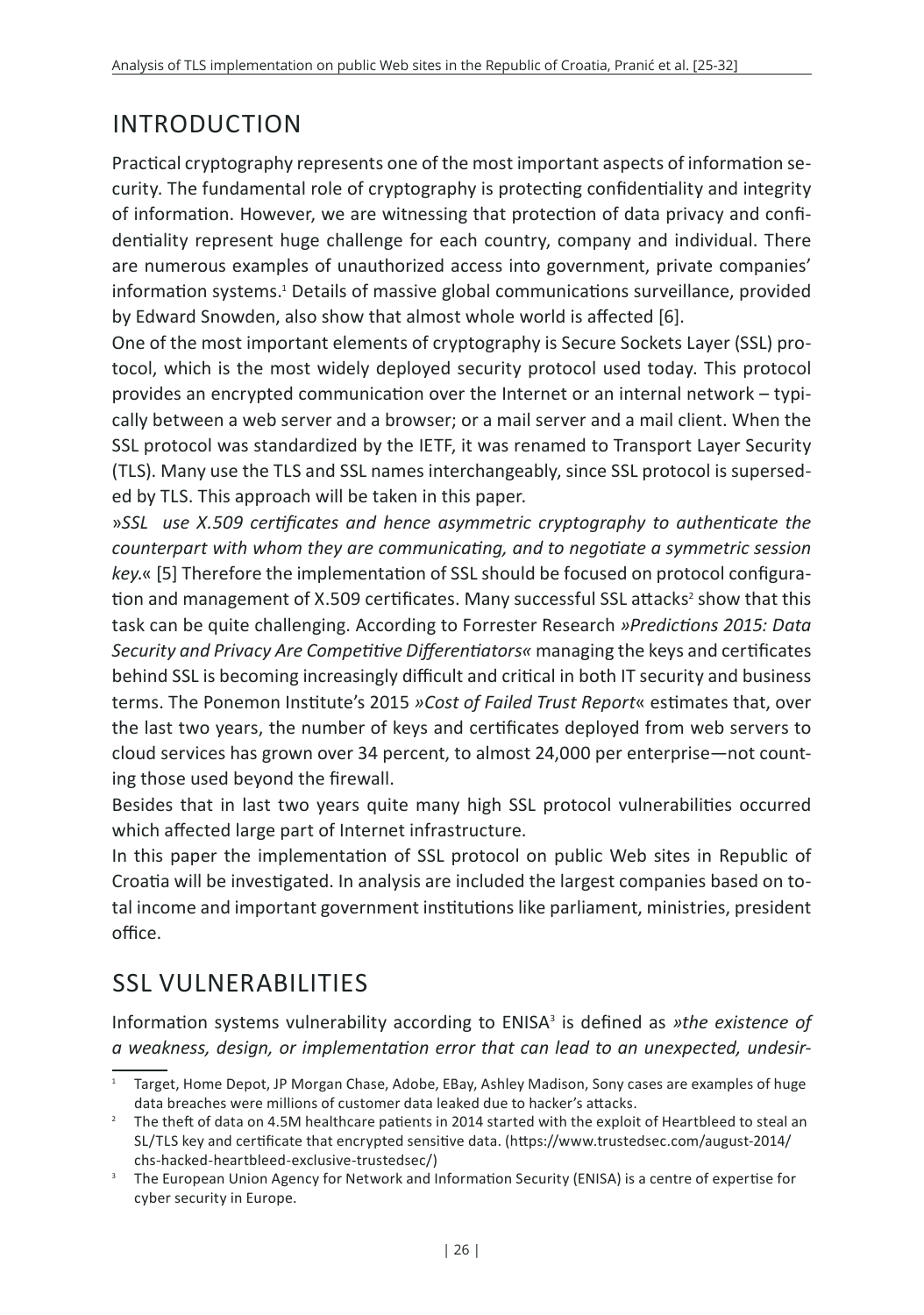*able event compromising the security of the computer system, network, application, or protocol involved.«* [2]

Applying that principle to the SSL protocol, vulnerability can occur due to poor SSL configuration, certificate management or software weakness. In Table 1 are listed some of the more infamous vulnerabilities, their associated attack vector and remediation steps in recent period.

| <b>Name</b>   | <b>Date</b><br><b>Identified</b> | <b>Attack Vector</b>                                                                                                                                                                                                    | Remediation                                                                                                                                                                                                                                                 |
|---------------|----------------------------------|-------------------------------------------------------------------------------------------------------------------------------------------------------------------------------------------------------------------------|-------------------------------------------------------------------------------------------------------------------------------------------------------------------------------------------------------------------------------------------------------------|
| Heartbleed    | 4/2014                           | Exploits vulnerability<br>in OpenSSL that allows<br>attacker on the open<br>Internet to read memory<br>and compromise keys.                                                                                             | Patch vulnerable servers.<br>Generate new key pair.<br>Install new certificate.<br>Revoke old certificate.                                                                                                                                                  |
| <b>POODLE</b> | 9/2014                           | Known flaw in SSL v3.0<br>that allows exploitation<br>of way it ignores padding<br>bytes when running in<br>cipher block chaining<br>(CBC) mode.                                                                        | Disable SSLv3.0 on both<br>servers and clients, starting<br>with servers that have<br>highest impact. Upgrade<br>to TLS v1.2, which is not<br>vulnerable.                                                                                                   |
| <b>FREAK</b>  | 3/2015                           | A vulnerable browser<br>connects to a susceptible<br>web server that<br>accepts »export-grade«<br>encryption.                                                                                                           | Server: Test and configure<br>disable support for TLS<br>export cipher suites as well<br>as other cipher suites that<br>are known to be insecure<br>and enable forward<br>secrecy.<br>Client (Browser): Update,<br>patch, maintain secure<br>configuration. |
| <b>DROWN</b>  | 3/2016                           | An attacker can<br>potentially use this flaw<br>in SSL 2.0 to decrypt<br>RSA-encrypted cipher<br>text from a connection<br>using a newer SSL/<br>TLS protocol version,<br>allowing them to decrypt<br>such connections. | Disable SSLv2.0 on server.<br>Use latest TLS v1.2<br>protocol.                                                                                                                                                                                              |

**Table 1:** *SSL/TLS Vulnerabilities.*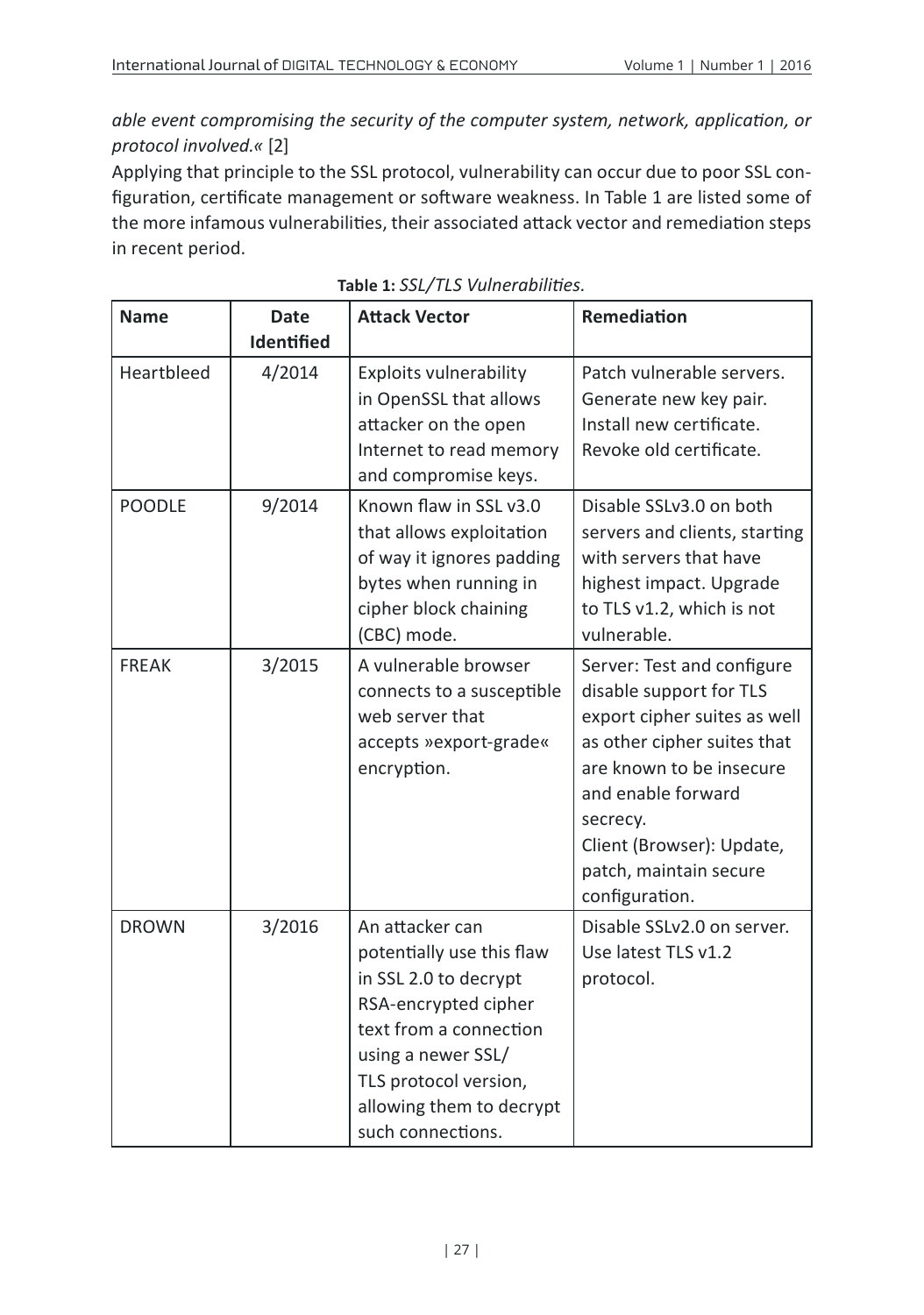## *HEARTBLEED*

According to many sources, the Heartbleed bug was one of the biggest security threats the Internet has ever seen. The bug has affected many popular websites and services and was disclosed in April 2014 in the OpenSSL cryptography library, which is a widely used implementation of the SSL protocol. It results from improper input validation in the implementation of the SSL heartbeat extension, thus the bug's name derives from *»heartbeat«.* When it is exploited it leads to the leak of memory contents from the server to the client and from the client to the server.

At the time of disclosure, some 17% (around half a million) of the Internet's secure web servers certified by trusted authorities were believed to be vulnerable to the attack, allowing theft of the servers' private keys and users' session cookies and passwords. Since vulnerability in heartbeat extension is present from February 2012 many security professionals advised end users to change password for affected Web services because sensitive account information (such as passwords and credit card numbers) were exposed for two years period. The list of affected Internet giants was impressive: Google, Facebook, Twitter, Instagram, Yahoo, etc [4].

## *POODLE*

In late September 2014, a team at Google discovered a serious vulnerability in SSL 3.0 that can be exploited to steal certain confidential information, such as cookies. This vulnerability, was known as »POODLE« (which stands for Padding Oracle On Downgraded Legacy Encryption).

To work with legacy servers, many TLS clients implement a downgrade dance: in a first handshake attempt, offer the highest protocol version supported by the client; if this handshake fails, retry (possibly repeatedly) with earlier protocol versions. Unlike proper protocol version negotiation (if the client offers TLS 1.2, the server may respond with, say TLS 1.0), this downgrade can also be triggered by network glitches, or by active attackers.

So if an attacker that controls the network between the client and the server interferes with any attempted handshake offering TLS 1.0 or later, such clients will readily confine themselves to SSL 3.0. Therefore any website that supports SSL 3.0 is vulnerable to POODLE and only solution to mitigate this vulnerability is disable it.

But a new variant of the original POODLE attack was announced on December 8, 2014. This attack exploits implementation flaws of CBC encryption mode in the TLS 1.0 - 1.2 protocols. Even though TLS specifications require servers to check the padding, some implementations fail to validate it properly, which makes some servers vulnerable to POODLE even if they disable SSL 3.0.

## *FREAK*

At March 3, 2015, researchers announced a new SSL/TLS vulnerability called the FREAK attack (which stands for Factoring Attack on RSA-EXPORT Keys). Basically, some sites'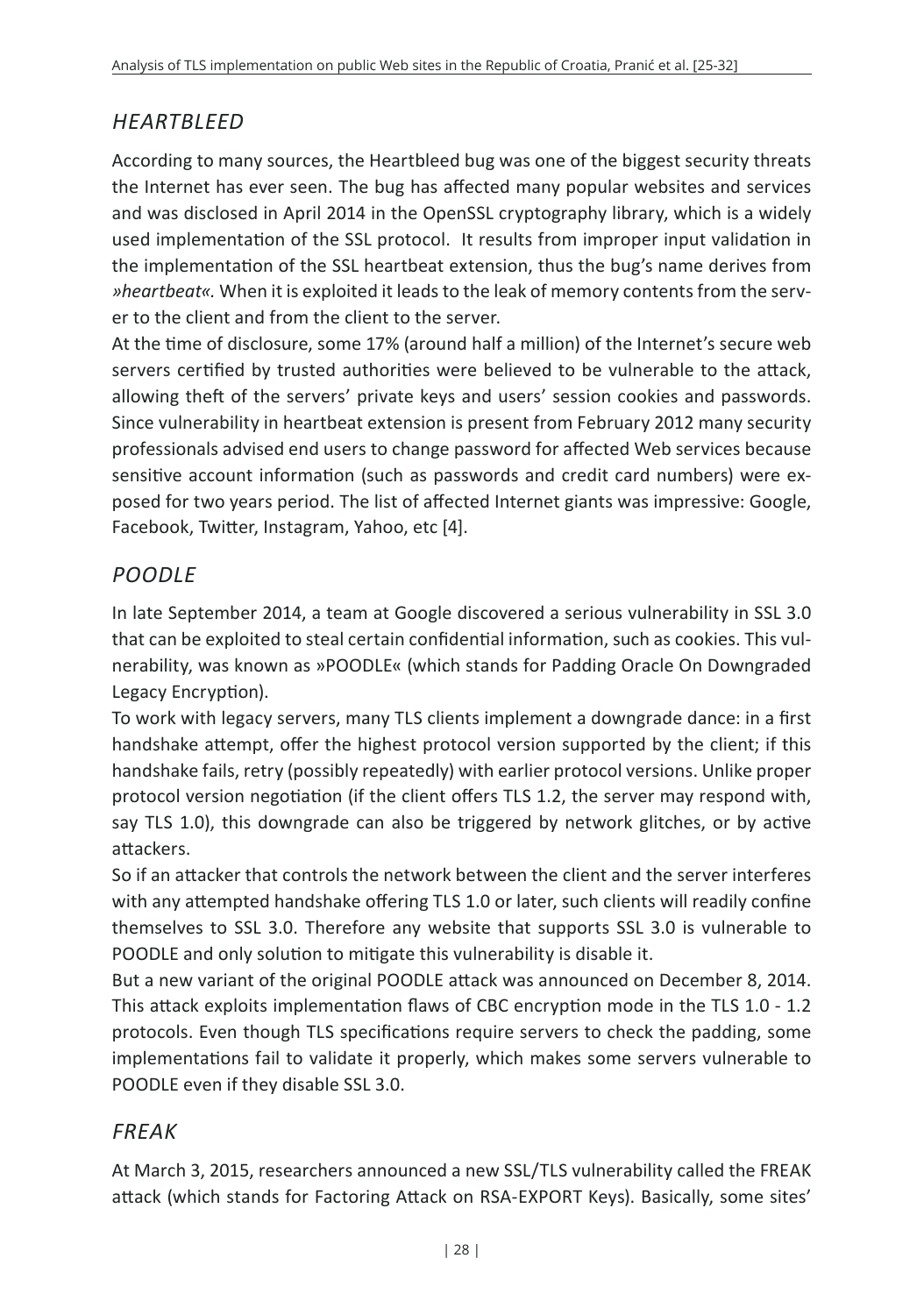implementations of secure sockets layer technology, or SSL, contain both strong encryption algorithms and weak encryption algorithms. Connections are supposed to use the strong algorithms, but it allows an attacker to intercept HTTPS connections between vulnerable clients and servers and force them to use weakened encryption, which the attacker can break to steal or manipulate sensitive data.

Compare to other vulnerabilities this security flaw was designed in deliberately. »*Back in the early 1990s when SSL was first invented at Netscape Corporation, the United States maintained a rigorous regime of export controls for encryption systems. In order to distribute crypto outside of the U.S., companies were required to deliberately* »weaken« the strength of encryption keys. For RSA encryption, this implied a maximum allowed key length of 512 bits.« [1].

#### *DROWN*

In March 2016 group of researches published a scientific article about new SSL attack called DROWN.4 This paper has attracted a lot of attention since according to researchers almost one third of all Web sites are vulnerable to this attack.

Acronym DROWN stands for »Decrypting RSA with Obsolete and Weakened eNcryption«. DROWN is a classic example of a »cross protocol attack«. This type of attack makes use of flaws in one protocol implementation (SSL 2.0) to attack the security of connections made under a different protocol (TLS). More concretely, DROWN is based on the fact that both SSL 2.0 and TLS support RSA encryption. TLS properly defends against certain well-known attacks on this encryption while SSL 2.0 export suites emphatically do not.

## ANALYSIS OF SSL IMPLEMENTATION IN CROATIA

Analysis of SSL protocol implementation in Croatia was conducted against public Web sites of the largest companies based on total income and important government institutions like parliament, ministries, president office, etc. In this analysis all relevant companies from financial sector (banks, insurance, pension funds, etc.) due to importance of this sector for each society are also included. Information about top companies in Croatia based on total income is provided by Financial agency (FINA)[3].

The analysis of the SSL protocol implementation is focused on presence of most important vulnerabilities (Heartbleed, POODLE, FREAK) and configuration errors (usage of obsolete SSL protocols, not supported latest TLS protocol, usage of weak encryption algorithms). The results of those SSL checks form a single grade which is used to compare quality of SSL implementation between different Web sites. Analysis is performed with several publicly available tools/Web sites:

- Qualys SSL Labs,
- SymantecCryptoReport,
- DigiCert SSL Certificate Checker.

<sup>4</sup> Full article can be found on https://drownattack.com/drown-attack-paper.pdf.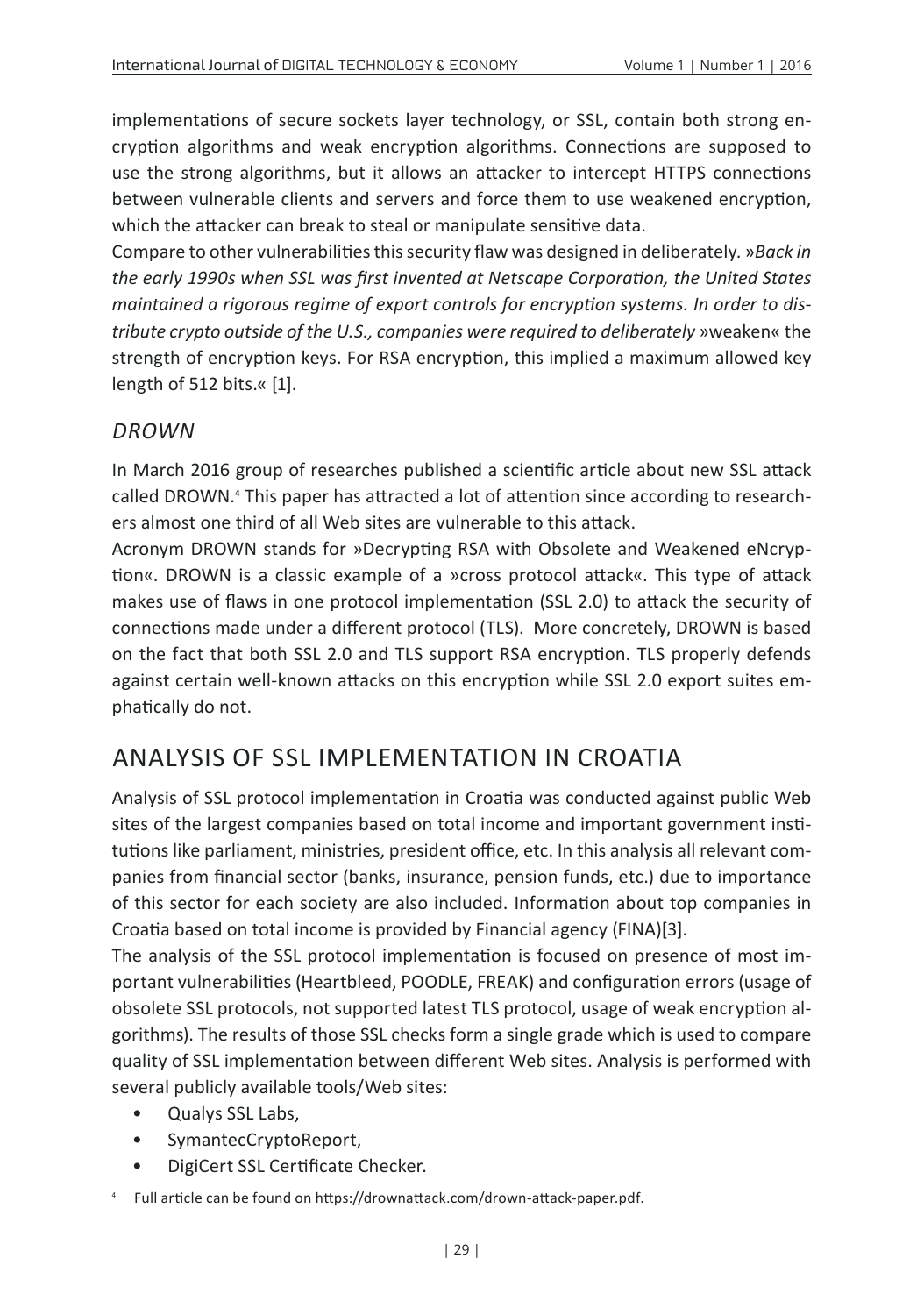Outcome of each Web site analysis with those tools are thoroughly checked and entered into spreadsheet in appendix 1.<sup>5</sup>

## *PRIVATE VS. PUBLIC SECTOR*

The analysis includes 87 subjects which have SSL enabled on their public Web sites. It is worth to mention that many Web sites that should be in the scope of this analysis don't have SSL enabled and therefore are not included in analysis.

In Table 2 is shown SSL grade distribution base on property. From this table it is evident that private companies have better SSL implementation on public Web sites:

- 34% of private companies have grade A and only 4% grade F,
- 29% of state companies have grade A and 13% grade F.

Those results are not surprise. Actually there are two main reasons of why private sector has better SSL implementation:

- a. Private sector is generally more concerned about information security. In these days is quite common to have position of security manager in company. System of decision-making and responsibility is generally better implemented in the private sector.
- b. Lots of services in finance sector in Croatia are offered online: Internet banking, insurance policies, etc. Those services are sensitive and business critical. Therefore SSL implementation in finance sector should be better than in other sectors. This is clearly visible in Table 3.

| Grade                 |    | A   |   | B   |   |     |    | D        |    | E   |   | F   | Total | Total |
|-----------------------|----|-----|---|-----|---|-----|----|----------|----|-----|---|-----|-------|-------|
| Property              | #  | %   | # | %   | # | %   | #  | %        | #  | %   | # | %   | #     | %     |
| Mixed                 | 1  | 11% | 1 | 11% |   | 0%  | 6  | 67%      |    | 0%  | 1 | 11% | 9     | 100%  |
| Private               | 16 | 34% | 4 | 9%  | 7 | 15% | 10 | 21%      | 8  | 17% | 2 | 4%  | 47    | 100%  |
| State                 | 9  | 29% | 3 | 10% |   | 0%  | 10 | 32%      | 5  | 16% | 4 | 13% | 31    | 100%  |
| Grand<br><b>Total</b> | 26 | 30% | 8 | 9%  | 7 | 8%  | 26 | $ 30\% $ | 13 | 15% | 7 | 8%  | 87    | 100%  |

**Table 2:** *SSL grade distribution based on type of property.*

| Grade   |    |     | В                       |    |   |    |    | D   |   |     |                |    | Total | Total |
|---------|----|-----|-------------------------|----|---|----|----|-----|---|-----|----------------|----|-------|-------|
| Sector  | #  | %   | #                       | %  | # | %  | #  | %   | # | %   | #              | %  | #     | %     |
| Finance | 13 | 35% | 3                       | 8% | 3 | 8% | 10 | 27% | 6 | 16% | っ              | 5% | 37    | 100%  |
| Grand   |    |     |                         |    |   |    |    |     |   |     |                |    |       |       |
| Total   | 13 | 35% | $\overline{\mathbf{3}}$ | 8% | 3 | 8% | 10 | 27% | 6 | 16% | $\overline{2}$ | 5% | 37    | 100%  |

**Table 3:** *SSL grade distribution in finance sector.*

<sup>5</sup> Full analysis is available on https://drive.google.com/file/d/0B2nxuG8Alz6oRHRtY1BLemRkUGc/ view?usp=sharing.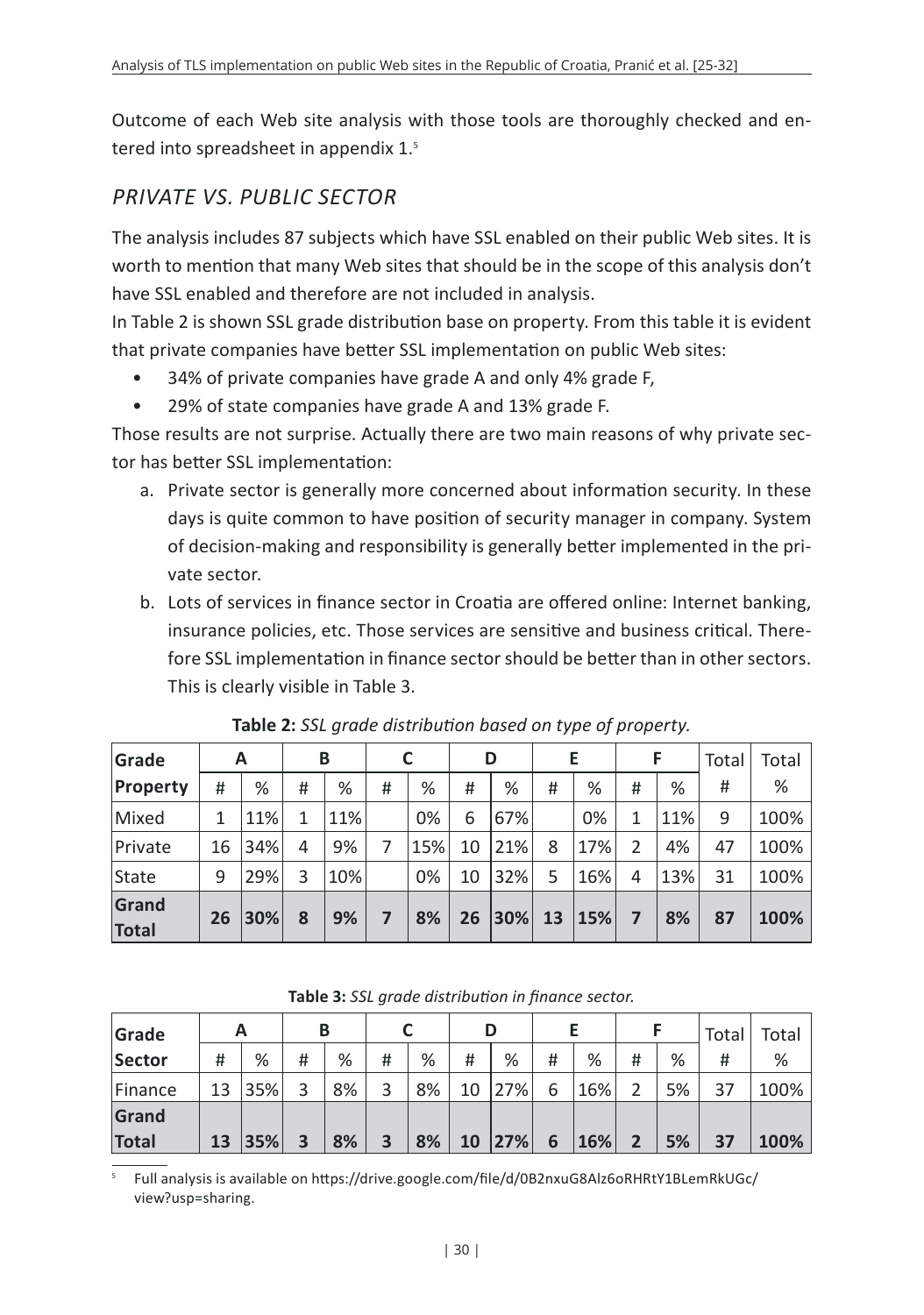### *VULNERABILITIES/CONFIGURATION ISSUES IN SSL IMPLEMENTATION*

As is mentioned before in this paper this analysis is focused on presence of important vulnerabilities and configuration errors in SSL protocol implementation. Our analysis will try to identify which part of the SSL implementation are challenging for companies in Croatia. Which security flaws, vulnerabilities are fixed and where are still present failures in SSL implementation.

Analyzed Croatian Web sites are most vulnerable to POODLE security flaw:

- 26 Web sites are vulnerable to POODLE attack.
- 11 Web sites are vulnerable to FREAK attack,
- 9 Web sites vulnerable to DROWN attack,
- 0 Web sites are vulnerable to Heartbleed attack.

POODLE is still a huge challenge for many Web sites, not just in Croatia, due to the need to support SSL 3.0 protocol. In normal operation, SSL 3.0 shouldn't needed by the vast majority of sites. Although it's likely that there's a long tail of clients that don't support anything better.

Besides completely disabling old SSL protocols there are other options for mitigating POODLE bug. One of them is enabling TLS\_FALLBACK\_SCSV feature. Therefore in this analysis there are Web sites that are not vulnerable to POODLE but support old SSL protocols.

Situation with configuration errors/flaws in SSL implementation at analyzed Croatian Web sites is much worse compare with resilience to most famous SSL bugs:

- 65 Web sites are using weak encryption algorithms (for example RC4 cipher),
- 59 Web sites are supporting old SSL protocols (SSL 3.0 and/or SSL 2.0);
- 44 Web sites are not supporting latest SSL protocol (TLS 1.2).

In configuration errors/flaws of SSL implementation both private and public sector are on the same level. This is clearly seen from Table 4 where usage of weak encryption algorithms is analyzed.

|                    |                  | Weak encryption algorithms |    |     |         |                |
|--------------------|------------------|----------------------------|----|-----|---------|----------------|
|                    | <b>No</b><br>Yes |                            |    |     |         |                |
| <b>Sector</b>      | #                | %                          | #  | %   | Total # | <b>Total %</b> |
| Mixed              | 1                | 11%                        | 8  | 89% | 9       | 100%           |
| Private            | 13               | 28%                        | 34 | 72% | 47      | 100%           |
| State              | 8                | 26%                        | 23 | 74% | 31      | 100%           |
| <b>Grand Total</b> | 22               | 25%                        | 65 | 75% | 87      | 100%           |

| Table 4: Usage of weak encryption algorithms. |  |  |  |
|-----------------------------------------------|--|--|--|
|-----------------------------------------------|--|--|--|

Obviously companies were more focused to mitigate risks related with »famous« security flaws like Heartbleed, POODLE, FREAK. This conclusion is particularly true for Heartbleed attack whereas main remediation activity was patching of vulnerable Web site and all analyzed companies deployed needed security patch.